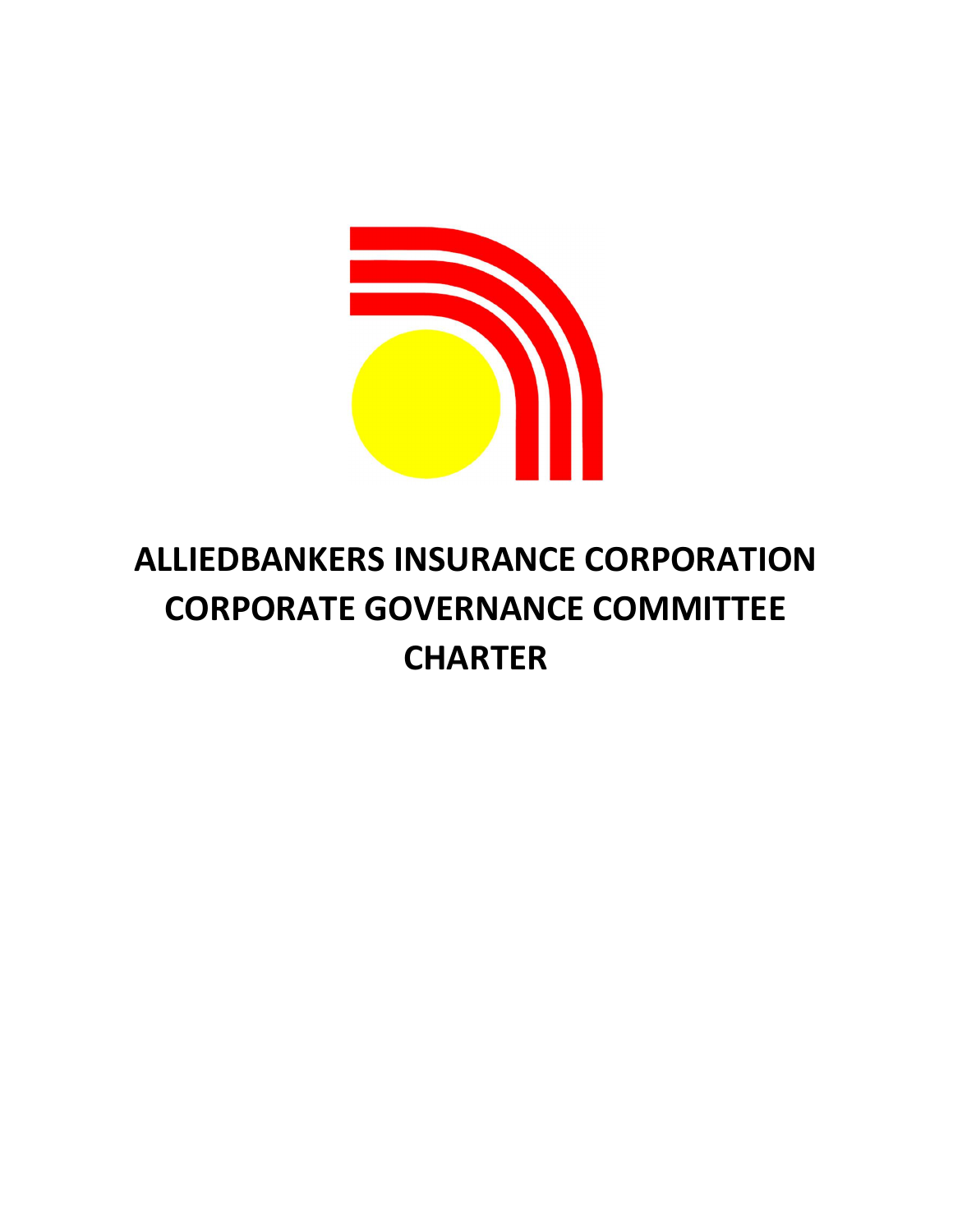# **Table of Contents**

| $\mathbf{L}$ and $\mathbf{L}$ |  |
|-------------------------------|--|
| II.                           |  |
| III.                          |  |
| IV.                           |  |
| V.                            |  |
| VI.                           |  |
| VII.                          |  |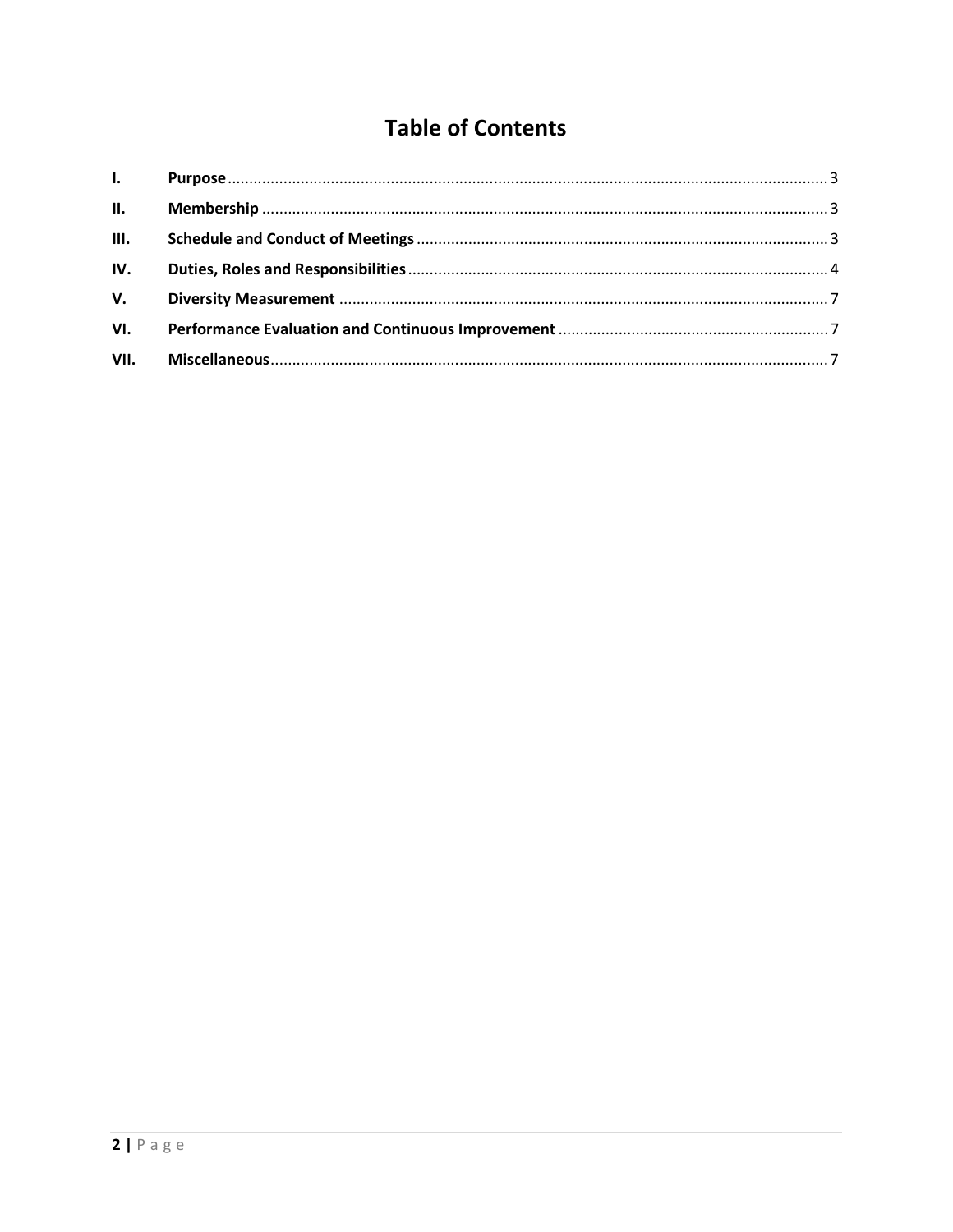#### I. Purpose

The Corporate Governance Committee (the "CGC") Charter shall assist the Board of Directors (the "Board") in performing oversight role in relation to the following:

- 1. Compliance to the Corporation's Manual on Corporate Governance. This Manual adopts the good governance principles and practices recommended under the 2020 Code of Corporate Governance for Insurance Companies of the Insurance Commission and related corporate governance circulars of the Securities and Exchange Commission (the "SEC") and other government agencies.
- 2. Shall establish the standards and principles for the selection of candidates to the Board of Directors, selects candidates for the election or re-election to the Board of Directors and prepares a proposal for the Board of Directors decision. The Committee shall as well be responsible for appointing, and where necessary removing Executive Directors, and key personnel of the Corporation.
- 3. Have the prime role in providing the remuneration packages and benefits of directors, key officers and personnel of the Corporation.

# II. Membership

1. Composition – The CGC shall be composed of at least three (3) members, majority whom shall be independent directors including the Chairman. The Committee shall elect a Chairman among the members, who shall ensure the effective interaction among Committee members and, as necessary, with relevant members of Management.

If the Chairman is not an independent director, the CGC must elect a lead independent director within the Committee to ensure that there is sufficient check and balances.

- 2. Term The Board shall appoint the members of the Committee at its annual organizational meeting and each member shall serve upon his election until the next organizational meeting of the Board, unless removed or replaced by the Board.
- 3. Vacancy any vacancy in the Committee caused by death, resignation, or disqualification of any member, or by any other cause, may be filled by the Board. The member elected to fill the vacancy shall hold office for the remainder of the term, or until his successor shall have been duly elected and disqualified.

# III. Schedule and Conduct of Meetings

1. Frequency – The CGC shall meet at least twice (2) a year, or more frequently, as needed. The Chairman of the Committee shall determine the agenda for meetings of the Committee. The agenda shall be sent to members of the Committee at least two (2)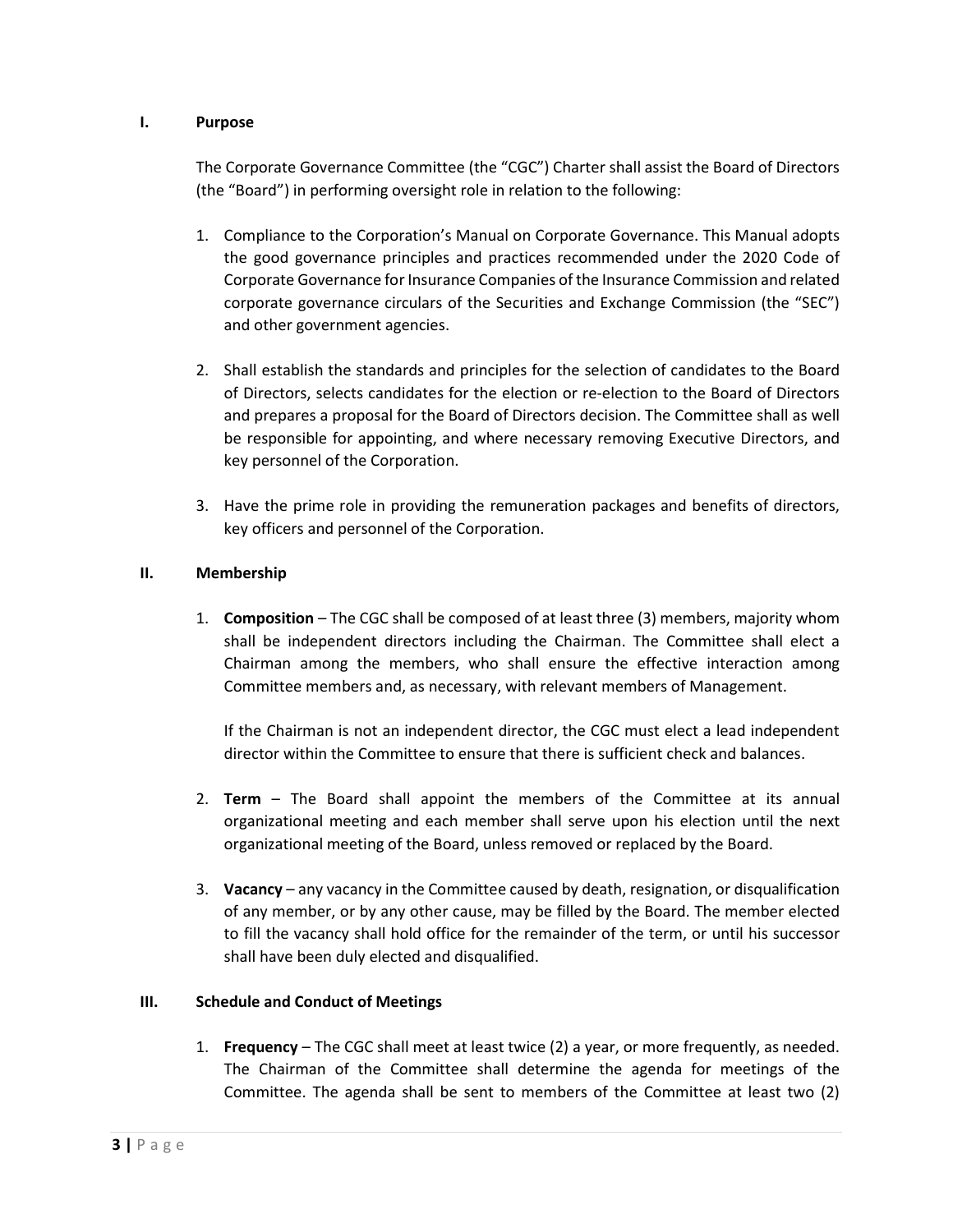business days prior to each meeting, along with supporting materials for each agenda item. The Committee shall also make regular reports of its proceedings to the BOD for notation.

Members may participate in meetings through video/teleconference or any other similar means. Members may give their consent or approval to an item in the agenda in writing or by any electronic means.

A quorum shall be achieved when there are at least two thirds (2/3) of the CGC is present during the meeting.

If in case, the Committee Chairman is unavailable, he will delegate his replacement, and may ask another member of the committee to preside over the meeting.

2. Minutes of Meeting – Minutes of the Committee meetings shall be kept and members shall be furnished copies thereof and any action taken or resolution decided.

Attendance of members at Committee meetings shall be recorded and properly disclosed for the information of shareholders and other stakeholders through relevant annual reports and the company website.

- 3. The designated Corporate Secretary of the Board will be responsible for recording and documenting the minutes of the meeting.
- 4. The designated Secretariat of the Corporate Governance Committee will be responsible preparing the materials for the meeting and keeping all relevant records of the CGC.
- 5. The Committee may invite such other officers, employees and external parties to its meetings, as it deems necessary.

# IV. Duties, Roles and Responsibilities

#### 1. Corporate Governance

- a. Oversees the implementation of the corporate governance framework and periodically reviews the said framework to ensure that it remains appropriate in light of material changes to the corporation's size, complexity and business strategy, as well as its business and regulatory environments;
- b. Oversees the periodic performance evaluation of the Board and its committees as well as executive management, and conducts an annual self-evaluation of its performance;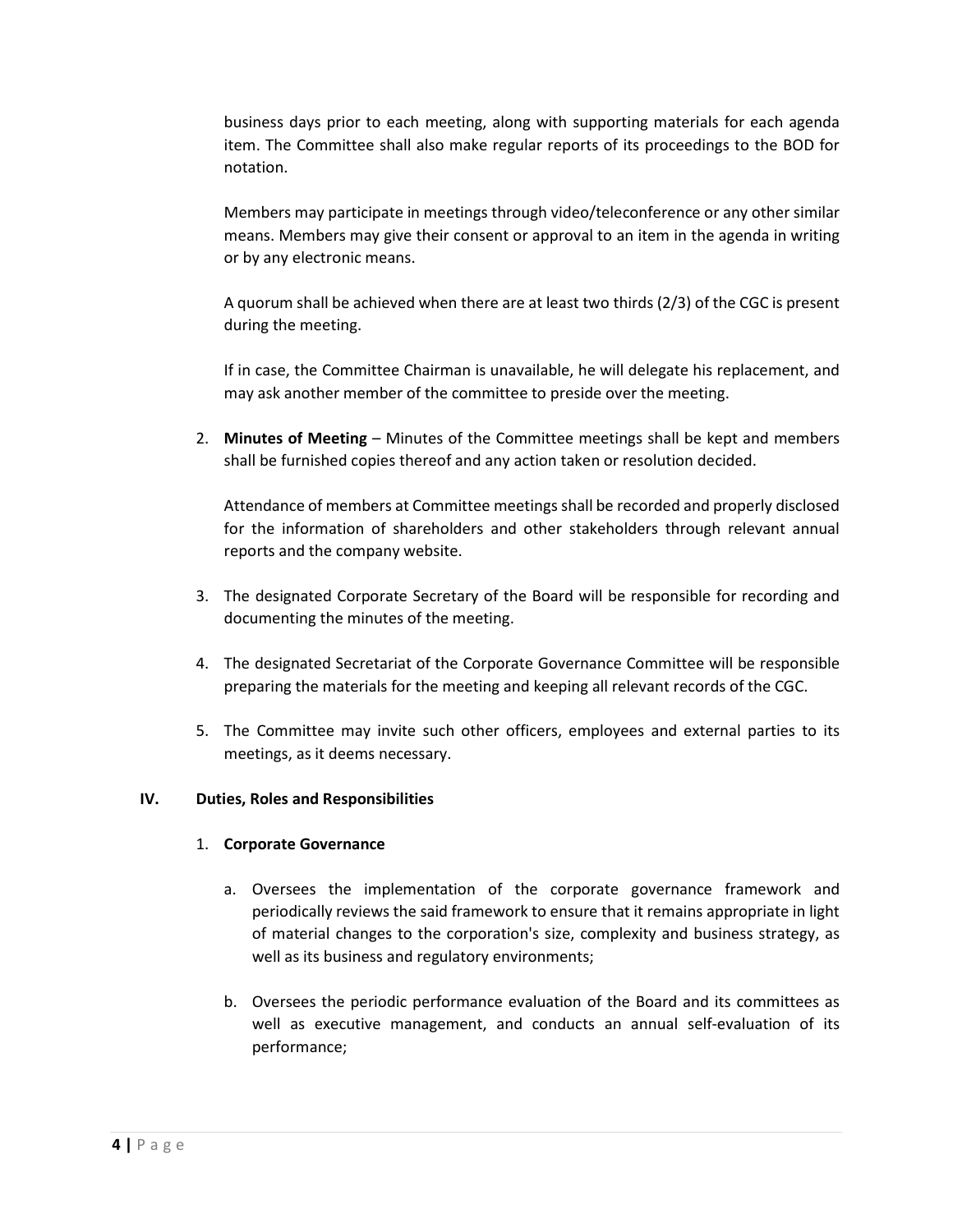- c. Ensures that the results of the Board evaluation are shared, discussed, and that concrete action plans are developed and implemented to address the identified areas for improvement;
- d. Recommends continuing education/training programs for directors, assignment of tasks/projects to board committees, succession plan for the board members and senior officers, and remuneration packages for corporate and individual performance;
- e. Adopts corporate governance policies and ensures that these are reviewed and updated regularly, and consistently implemented in form and substance;
- f. Determines the nomination and election process for the company's directors and has the special duty of defining the general profile of board members that the company may need and ensuring appropriate knowledge, competencies and expertise that complement the existing skills of the Board; and
- g. Establishes a formal and transparent procedure to develop a policy for determining the remuneration of directors and officers that is consistent with the corporation's culture and strategy as well as the business environment in which it operates.
- h. This Charter shall be reviewed by the Committee annually, or sooner, as it deems necessary to ensure its validity and relevance. Any proposed changes shall be approved by the Committee for concurrence by the BOD.

# 2. Nomination

- a. Installs and maintains a process to ensure that all directors to be nominated for election at the next annual stockholders' meeting (ASM) have the qualifications and none of the disqualifications stated in our nomination policy. The Committee shall advise the Board immediately for any awareness of knowledge of any suspected reputational risk or integrity issue on the nominees for election to the Board, and recommend to the Board any action necessary to mitigate such risk;
- b. Undertakes the process of identifying the qualifications of directors aligned with Corporation's vision, mission, core values and strategic directions;
- c. Encourages the selection of a mix of competent directors nominated by shareholders, including minority shareholders, each of whom can add value and create independent judgment as to the formulation of sound corporate strategies and policies while also ensuring the implementation of the Corporation's Board Diversity Policy;
- d. Reviews and evaluates the qualifications of all persons nominated to positions in the Corporation which require appointment by the Board; and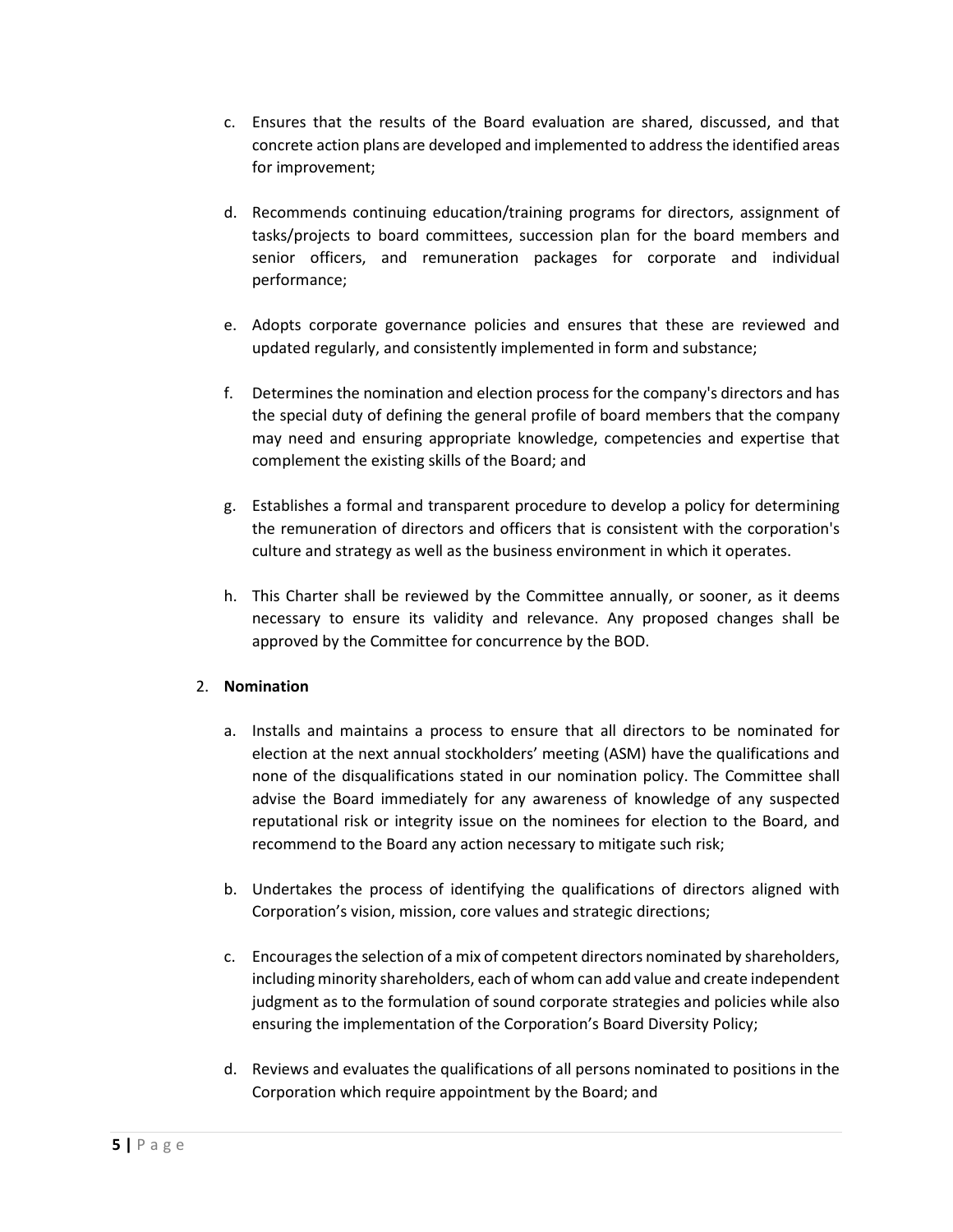e. Reviews and revises the succession plans for members of the Board and management.

#### 3. Remuneration

- a. Establish a formal and transparent procedure for developing a policy on executive remuneration and for fixing the remuneration packages of officers and directors, and provide oversight over remuneration of Management and other key personnel ensuring that compensation is consistent with the Corporation's culture, strategy and control environment;
- b. Designate the amount of remuneration, which shall be in a sufficient level to attract and retain directors and officers who are needed to run the Corporation successfully;
- c. Establish a formal and transparent procedure for developing a policy on executive remuneration packages of individual directors of the Board, if any, and officers in line with the long-term interests of the Corporation;
- d. Formulate and adopt a policy specifying the relationship between remuneration and performance including, but not limited to, specific financial and non-financial metrics to ensure performance and delivery of quality of work among employees with significant influence on the overall risk profile of the Corporation;
- e. Fix the remuneration packages of Corporate Officers and provide oversight over remuneration of senior management and other key personnel ensuring that compensation is consistent with the Corporation's culture, strategy and control environment as well as commensurate to the responsibilities of individual roles;
- f. Disallow any director shall decide his or her own compensation except for uniform compensation to directors for their services as directors of the Board;
- g. Provide in the Corporation's annual reports, information and proxy statements a clear, concise and understandable disclosure of compensation of its executive officers for the previous fiscal years and the ensuing year;
- h. It shall perform such other duties, roles and responsibilities as may be delegated to it by the Board;
- i. The Committee shall be guided by the Corporation's Mission, Vision, Core Values, Corporate Objectives and strategic direction in the fulfillment of its functions; and